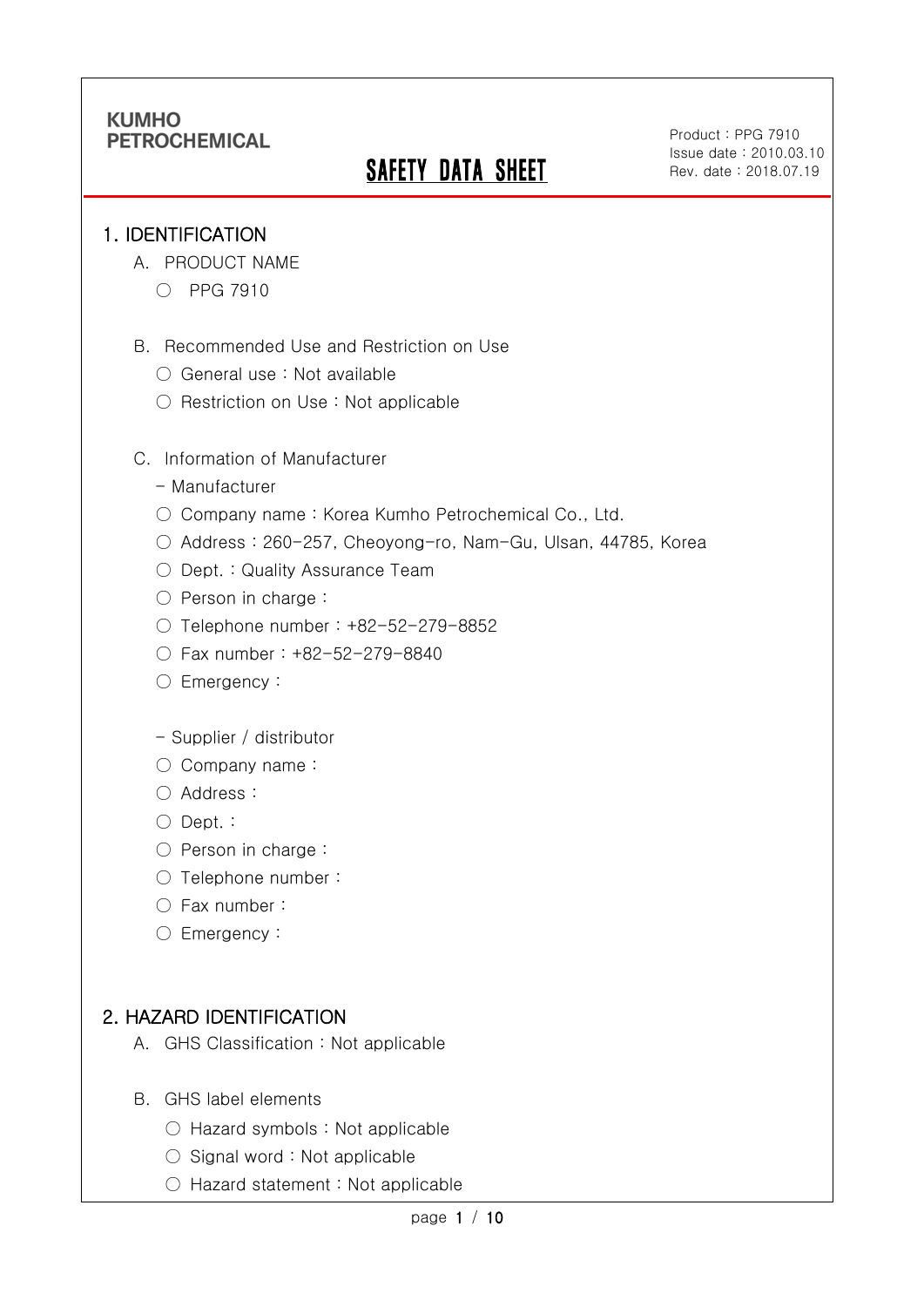Ī

# **SAFETY DATA SHEET**

.

○ Precautionary statements : Not applicable

C. Other hazards which do not result in classification :

- NFPA rating: (0~4 steps) : Health=0, Flammability=0, Reactivity=0

### 3. COMPOSITION/INFORMATION ON INGREDIENTS

| Chemical name          | CAS No./ECL No./EINECS No. | Contents(%) |
|------------------------|----------------------------|-------------|
| Polyether Polyol Resin | 9082-00-2/KE-24605         | 99          |
| Additives              | Proprietary                |             |

※ Reference No. : ECL(Registration number of Korean Existing Chemical List) EINECS(Registration number of Europe Existing Chemical List)

#### 4. FIRST-AID MEASURES

- A. Eye Contact :
	- Immediately flush eyes with plenty of water at least 15minutes.
	- If irritation persists, get a doctor's examination.

#### B. Skin Contact :

- Wash the contaminated skin area with running water.
- If irritation persists, get a doctor's attention.

#### C. Inhalation :

- Remove victim to fresh air immediately.
- Take Artificial respiration if not breathing.
- Use respirator when breathing is difficult.
- Get medical attention.

#### D. Ingestion:

- Do not induce vomiting.
- Do not feed anything if that is not conscious.
- Give 2~4 cups water or milk if conscious.
- Get medical attention.
- E. Delay and immediate effects and also chronic effects from short and long term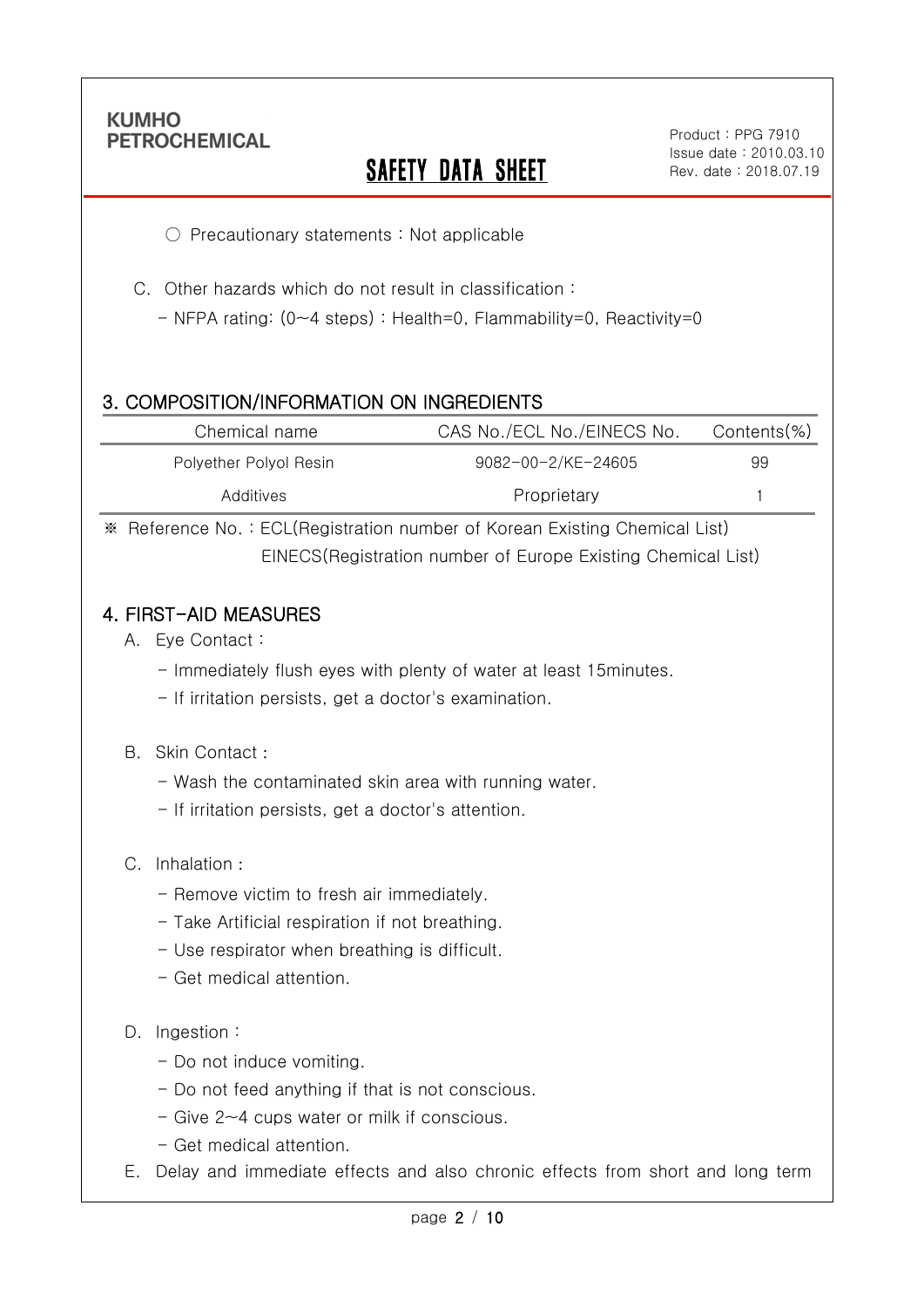Ī

# SAFETY DATA SHEET

Product : PPG 7910 Issue date : 2010.03.10 Rev. date : 2018.07.19

.

exposure : Not available

F. Notice to Physician :

- Treatment may vary with condition of victim and specifics of incident.

### 5. FIRE FIGHTING MEASURE

- A. Suitable (Unsuitable) extinguishing media :
	- $\circ$  Extinguishing media : Carbon Dioxide, dry chemical, foam.
	- Unsuitable Extinguishing media : Do not use direct water.
	- Large fire : Alcohol-resistant foam.

B. Specific hazards arising from the chemical

- Combustion: Carbon dioxide, carbon monoxide
- Levels of fire hazard :
	- There is potential for caused by the fire that irritating or toxic gases.
	- Vapors are heavier than air.
	- Containers may rupture or explode if exposed.
- C. Fire fighting procedures and equipments :
	- Wear appropriate personal protective equipment(see section 8. EXPOSURE CONTROLS/PERSONAL PROTECTION).
	- Use water spray to keep fire-exposed containers cool.
	- Move container from fire area if it can be done without risk.
	- Suppression using water can be spread fire.
	- Avoid inhalation of substance itself or combustion.
	- Stay upwind and keep out of low areas.

### 6. ACCIDENTAL RELEASE MEASURES

- A. Personal Precautions, Protective Equipment and Emergency procedures :
	- Perform in accordance with 「 See section 8. EXPOSURE CONTROLS / PERSONAL PROTECTION」. Put on appropriate personal protective equipment.
	- Avoid contact with eyes and skin.
	- Avoid inhalation of substance itself or combustion.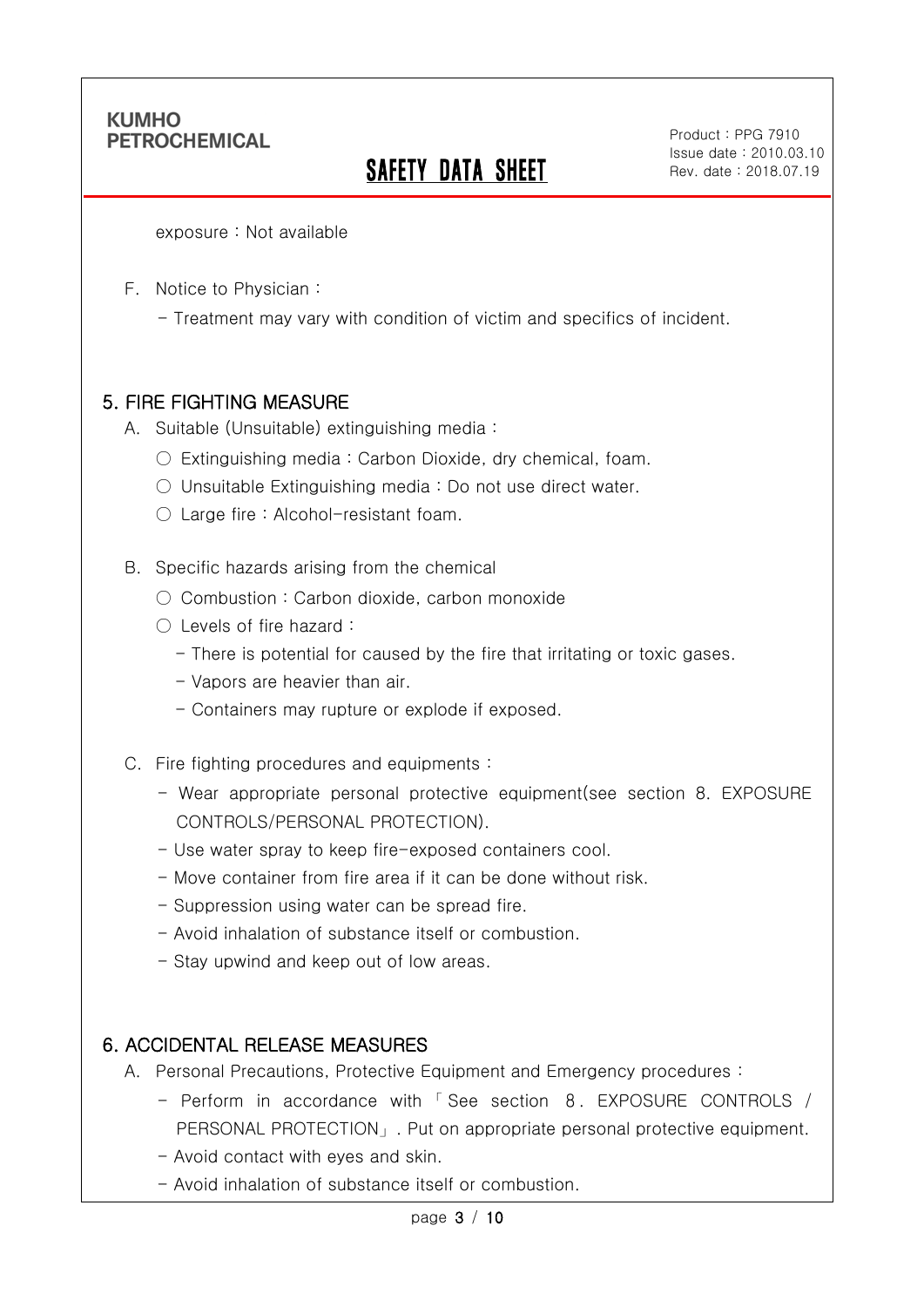Ī

# SAFETY DATA SHEET

Product : PPG 7910 Issue date : 2010.03.10 Rev. date : 2018.07.19

.

- Evacuation against the wind.
- Avoid contact with heat, sparks, flame or other ignition sources.
- B. Environmental Precautions
	- Avoid dispersal of spilt material and runoff and contact with waterways, drains and sewers. If large spills, advise emergency services.
- C. Methods and materials for containment and cleaning up :
	- $\bigcirc$  For small spills.
		- Remove all sources of ignition.
		- Absorb for use sand or other non-combustible material.
		- Ventilate leak areas and clearing leak area.
	- For large spills.
		- Remove all sources of ignition.
		- Dike to prevent flowing into the nearby river and reservoir.
		- Avoid entering to sewers or water system.
		- Absorb for use sand or other non-combustible material.
		- Appropriate container for disposal of spilled material collected.

### 7. HANDLING AND STORAGE

- A. Handling :
	- Perform in accordance with 「 See section 8. EXPOSURE CONTROLS / PERSONAL PROTECTION」. Put on appropriate personal protective equipment.
	- Handle in a well-ventilated place.
	- Avoid contact with heat, sparks, flame or other ignition sources.
	- Remove all sources of ignition.
	- Wash thoroughly after handling.
- B. Storage Precautionary Statements :
	- Do not store where the moisture.
	- Store in a cool, dry, location and avoid heat.

### 8. EXPOSURE CONTROLS/PERSONAL PROTECTION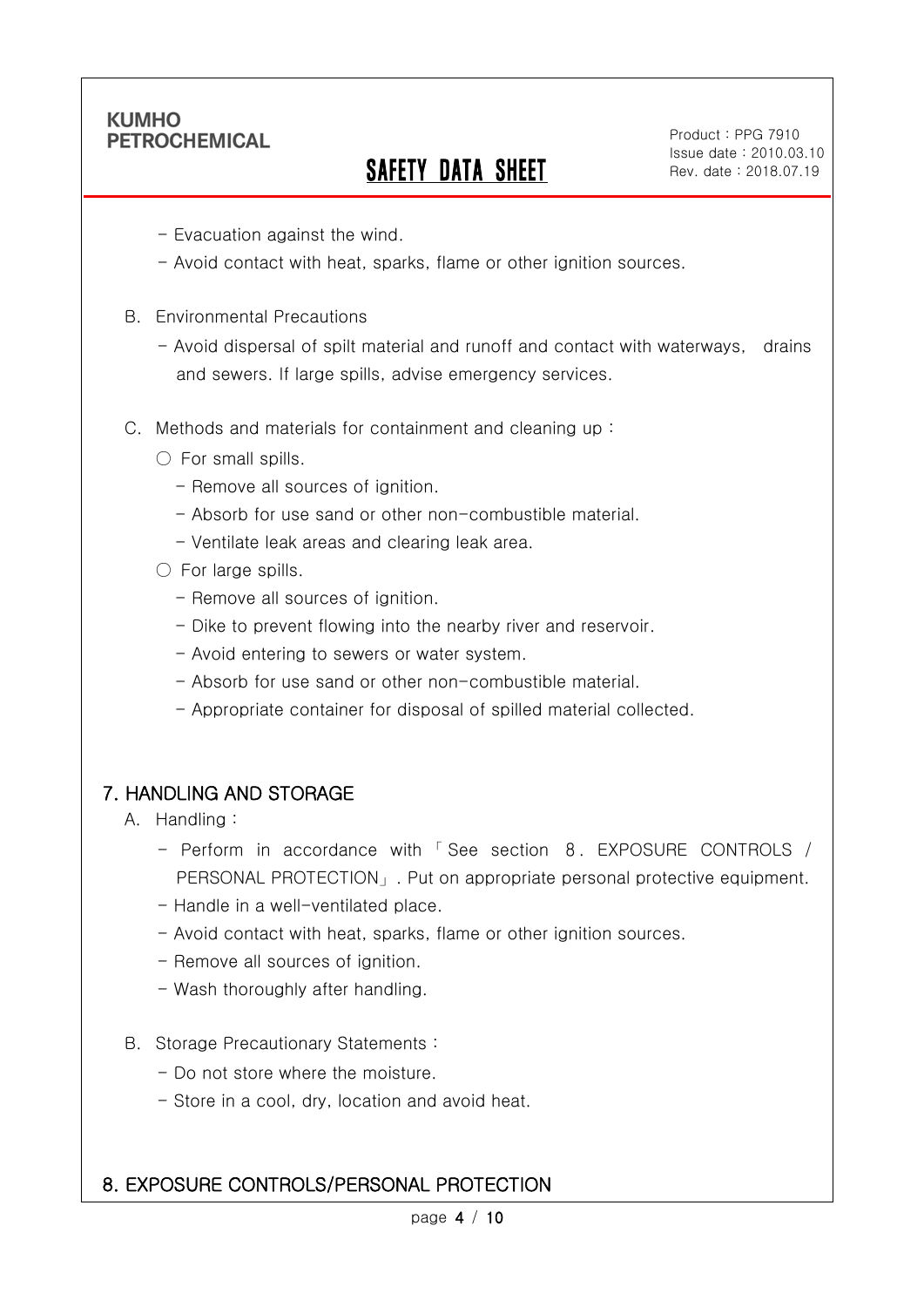Ī

# SAFETY DATA SHEET

Product : PPG 7910 Issue date : 2010.03.10 Rev. date : 2018.07.19

.

- A. Exposure limit
	- Exposure limit under ISHL : Not applicable
	- ACGIH : Not applicable
	- Biological exposure limits : Not applicable
- B. Engineering Controls
	- A system of local and/or general exhaust is recommended to keep employee exposures above the Exposure Limits. Local exhaust ventilation is generally preferred because it can control the emissions of the contaminant at its source, preventing dispersion of it into the general work area. The use of local exhaust ventilation is recommended to control emissions near the source.
- C. Personal Protective Equipment :
	- Respiratory Protection : Use the respirator be given official approval by Korea Occupational Safety & Health Agency. Under conditions of frequent use or heavy exposure, Respiratory protection may be needed. Respiratory protection is ranked in order from minimum to maximum. Consider warning properties before use.
		- ※ When take shelter
		- $-$  Any chemical cartridge respirator with organic vapour cartridge(s).
		- Any chemical cartridge respirator with a full facepiece and organic vapour cartridge(s).
		- Any air-purifying respirator with a full facepiece and an organic vapour canister.
		- ※ For Unknown Concentration or Immediately Dangerous to Life or Health
		- Self-contained breathing apparatus (pressure-demand or other positive-pressure mode in combination), supplied-air respirator with full facepiece.
	- Eye Protection : Wear primary eye protection such as splash resistant safety goggles with a secondary protection faceshield. Provide an emergency eye wash station and quick drench shower in the immediate work area.
	- Hand Protection : Wear chemical resistant protected gloves if there is hazard potential for direct skin contact. Wear heat resistant protected gloves to withstand the temperature of molten product.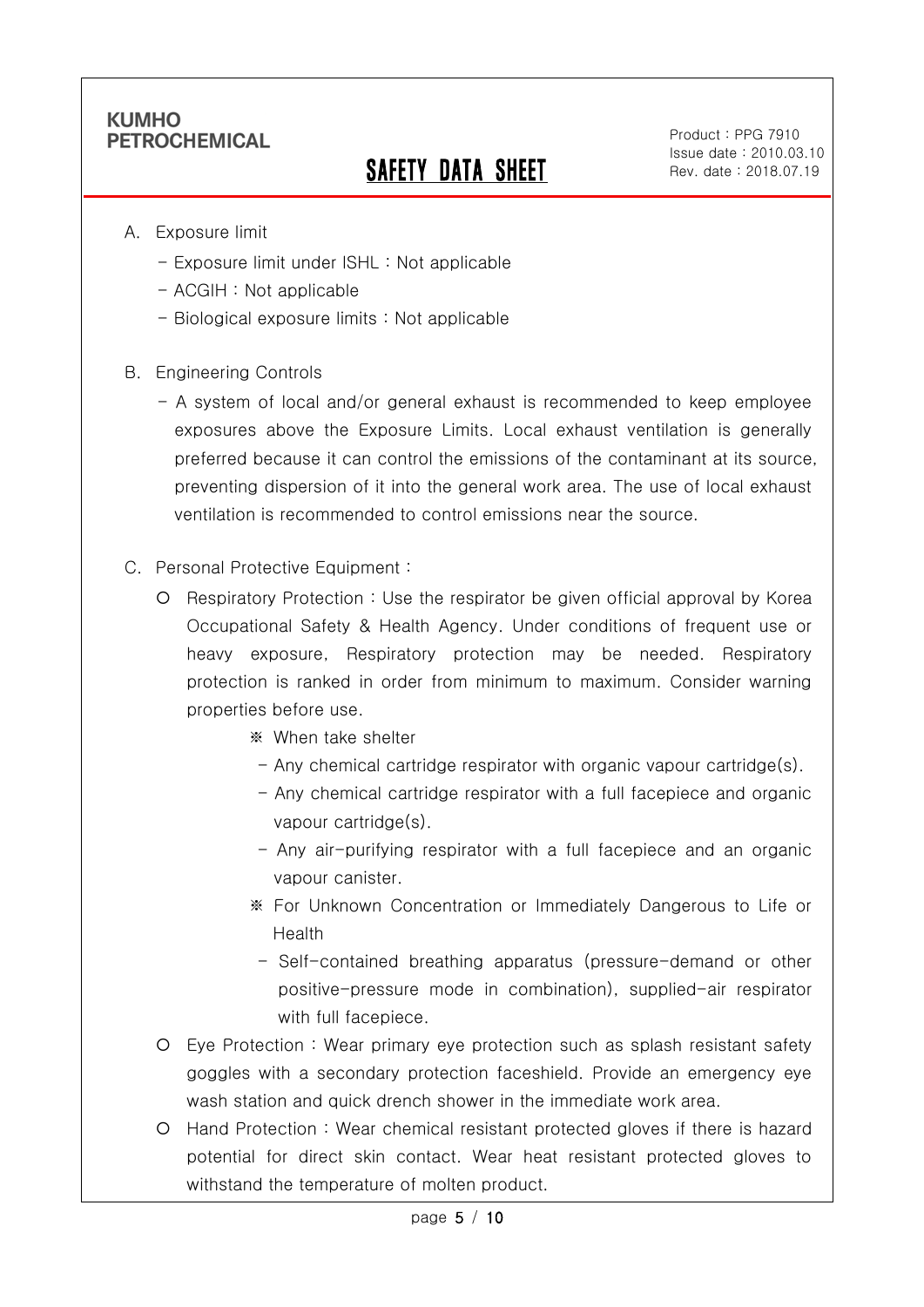Ī

# SAFETY DATA SHEET

Product : PPG 7910 Issue date : 2010.03.10 Rev. date : 2018.07.19

.

 Body Protection : Wear chemical resistant protected clothing if there is hazard potential for direct contact.

# 9. PHYSICAL AND CHEMICAL PROPERTIES

- A. Appearance : liquid
- B. Odor : Mild odor
- C. Odor threshold : Not available
- D. pH : Not applicable
- E. Melting point/Freezing point : Not available
- F. Initial Boiling Point/Boiling Ranges : Not available
- G. Flash point : > 200℃ ( Cleveland Open Cup )
- H. Evapourating Rate : Not available
- I. Flammability(solid, gas) : Not available
- J. Upper/Lower Flammability or explosive limits : Not available
- K. Vapour pressure  $:$  > 1.0
- L. Solubility : Insoluble
- M. Vapour density(Air=1) : Not applicable
- N. Relative density : 1.02~1.03
- O. Partition coefficient of n-octanol/water : Not available
- P. Autoignition Temperature : Not available
- Q. Decomposition Temperature : Not applicable
- R. Viscosity : 1,000~2,000 cps at 25℃
- S. Molecular weight: Not available

# 10. STABILITY AND REACTIVITY

- A. Stability
	- This material is stable under recommended storage and handling conditions
- B. Possibility of Hazardous Reaction
	- Will not occur.
- C. Conditions to Avoid
	- High temperature.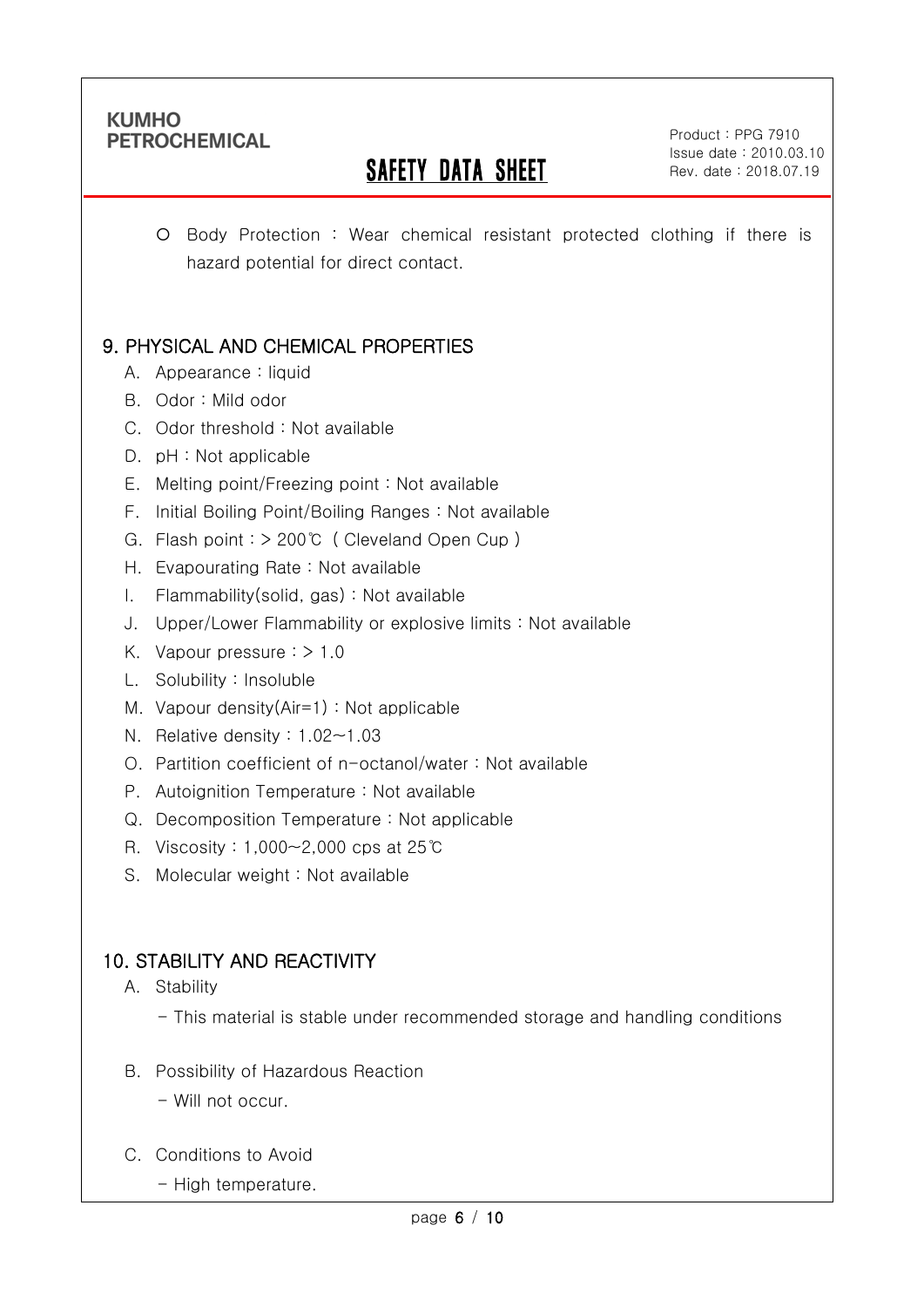Ī

# **SAFETY DATA SHEET**

Product : PPG 7910 Issue date : 2010.03.10 Rev. date : 2018.07.19

.

- D. Materials to Avoid
	- Strong acids, strong oxidizing agents, alkali or alkaline substances (copper, zinc or brass)
- E. Hazardous Decomposition Products
	- Carbon monoxide, carbon dioxide

## 11. TOXOCOLOGICAL INFORMATION

- A. Information on the likely routes of exposure
	- (Respiratory tracts) : Not applicable
	- (Oral) : Not applicable
	- (Eye ∙ Skin) : Not applicable
- B. Delayed and immediate effects and also chronic effects from short and long term exposure
	- Acute toxicity : Not available
	- O Skin corrosion/irritation : Not available
	- O Serious eye damage/irritation : Not available
	- O Respiratory sensitization : Not available
	- O Skin sensitization : Not available
	- Carcinogenicity : Not available
	- Germ cell mutagenicity : Not available
	- O Reproductive toxicity : Not available
	- Specific target organ toxicity(single exposure) : Not available
	- Specific target organ toxicity(repeated exposure) : Not available
	- Aspiration hazard : Not available
	- Chronic effect : Not available
- C. Calculation the classification of the mixture(acute toxicity estimate calculation etc.) : Not applicable

### 12. ECOLOGICAL INFORMATION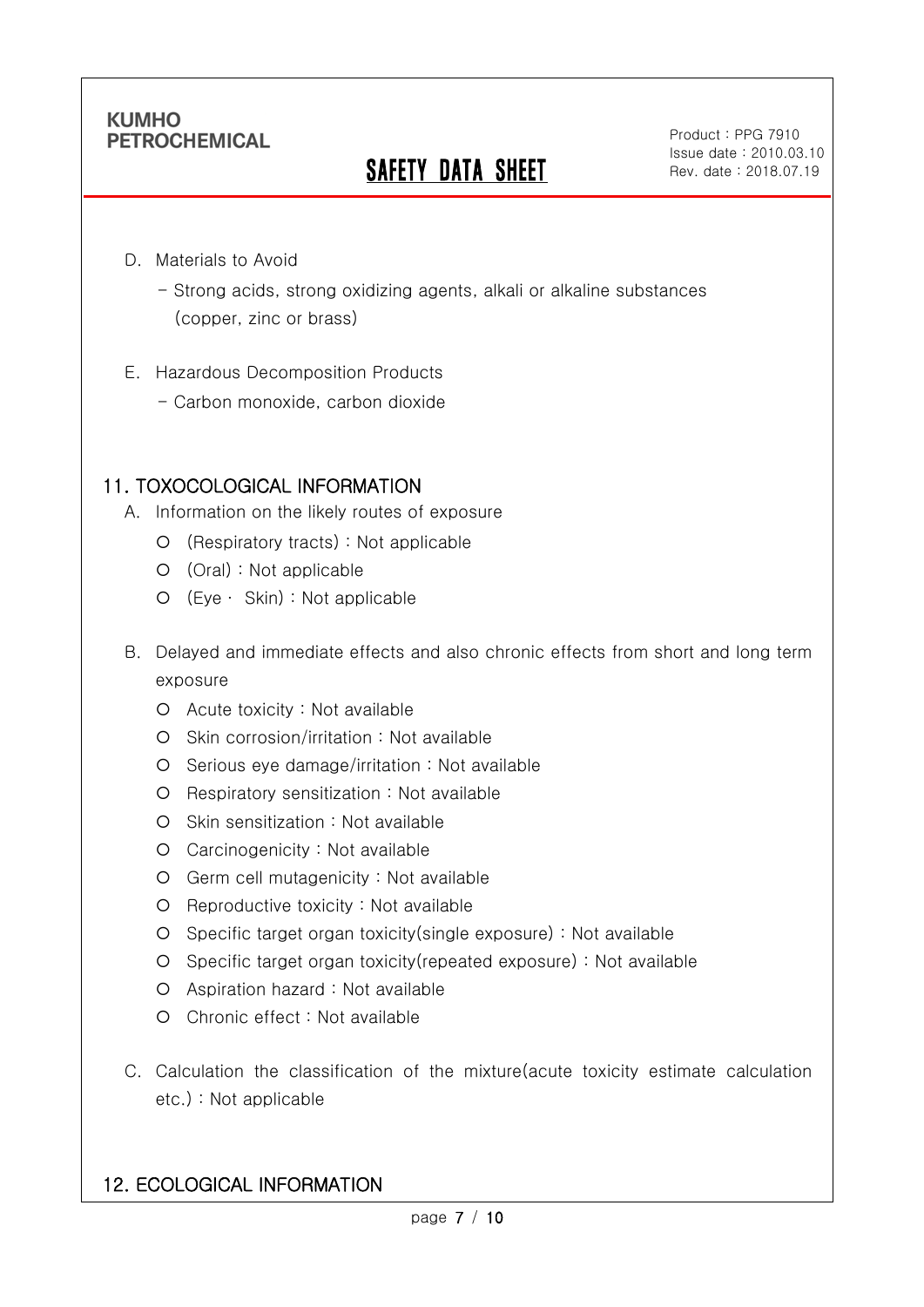Ī

# **SAFETY DATA SHEET**

Product : PPG 7910 Issue date : 2010.03.10 Rev. date : 2018.07.19

.

- A. Ecotoxicity : Not available
- B. Persistence and degradability : Not available
- C. Bioaccumulative potential : Not available
- D. Mobility in soil : Not available
- E. Other adverse effects : Not available

#### 13. DISPOSAL CONSIDERATION

- A. Disposal methods
	- The user of this product must properly characterize the waste/container generated from the use of this product in accordance with all applicable federal, state and/or local laws and regulations in order to determine the proper disposal of the waste in accordance with all applicable federal, state and/or local laws and regulations.
- B. Special precautions for disposal :
	- The user of this product must disposal by oneself or entrust to waste disposer or person who other' s waste recycle and dispose, person who establish and operate waste disposal facilities.
	- Dispose of waste in accordance with local regulation.

#### 14. TRANSPORT INFORMATION

- A. UN number : Not regulated for transport of dangerous goods
- B. Proper shipping name : Not applicable
- C. Hazard class : Not applicable
- D. Packing group : Not applicable
- E. Marine pollutant : Not applicable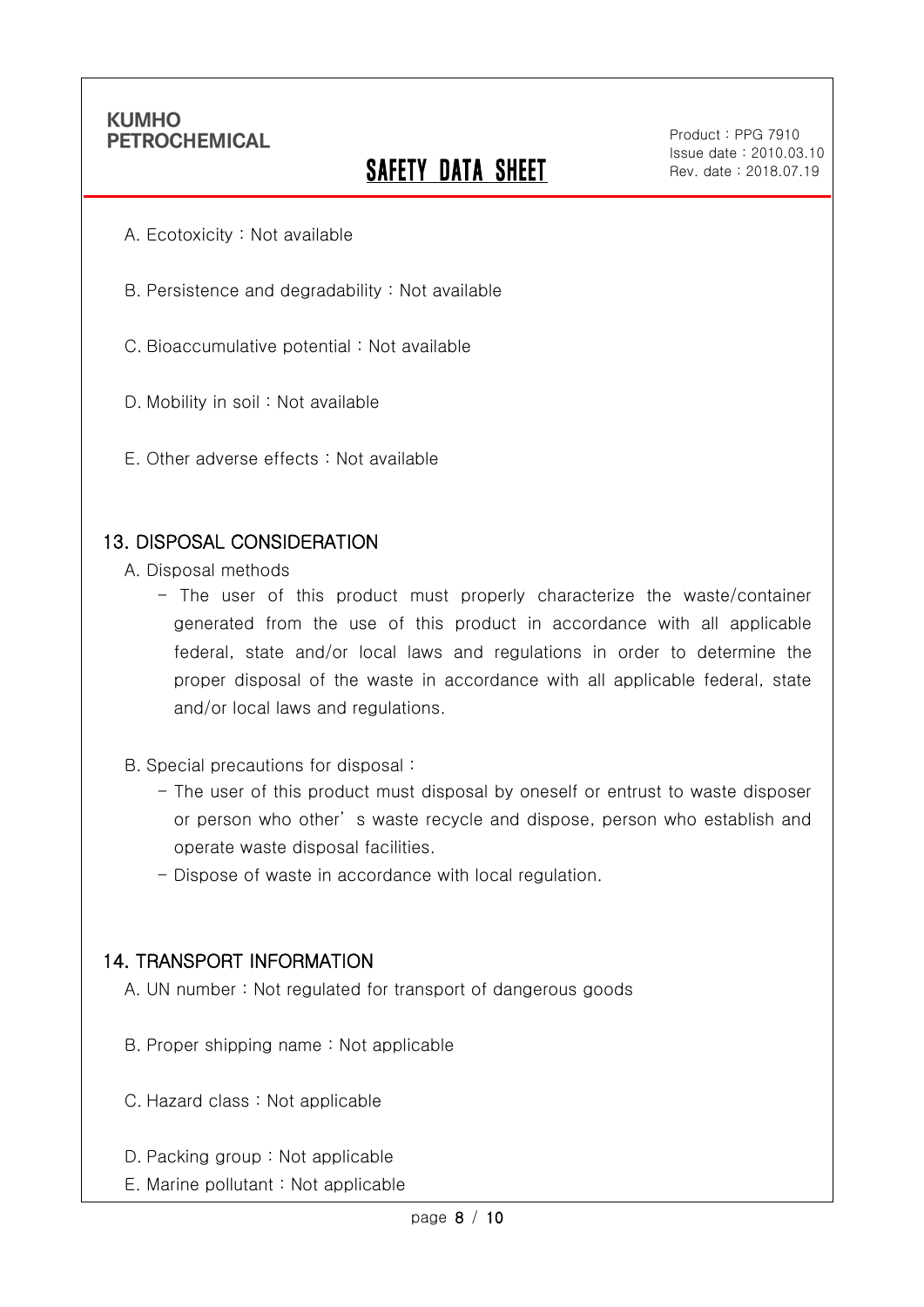Ī

# SAFETY DATA SHEET

Product : PPG 7910 Issue date : 2010.03.10 Rev. date : 2018.07.19

.

- F. Special precautions for user related to transport or transportation measures :
	- 1) EmS FIRE SCHEDULE : Not applicable
	- 2) EmS SPILLAGE SCHEDULE : Not applicable
- G. IATA Transport : Not Classified as dangerous for IATA Transport

# 15. REGULATORY INFORMATION

A. Korea Industry Safety and Health Law (ISHL) :

- $\circ$  This product is subject to the chemical for classification and labeling under ISHL Article 41.
- B. The Toxic Chemical Control Act in Korea(TCCA)
	- This product is not classified as Toxic chemical and Observational chemical under TCCA Article 2.3. and 2.4.
	- Toxic Release Inventory(TRI) Chemicals : Not regulated
- C. Dangerous goods Safety Management Law in Korea :
	- $\circ$  Dangerous goods Class 4 flammable liquid, Petroleum Class 4 (Storage volume limit: 6000 L)

D. US regulations

- OSHA regulation (29CFR1910.119) : Not applicable
- $\circ$  CERCLA section 103 (40CFR302.4) : Not applicable
- EPCRA section 302(40CFR355.30): Not applicable
- $\circ$  EPCRA section 304(40CFR355.40) : Not applicable
- EPCRA section 313(40CFR372.65): Not applicable
- E. Other local or international regulation
	- POPs Management Law : Not applicable
	- Rotterdam Convention on Harmful Chemicals & Pesticides : Not applicable
	- Stockholm Convention on Persistent Organic Pollutants : Not applicable
	- Montreal Protocol on Substances That Deplete the Ozone Layer : Not applicable
	- Information of EU Classification : Not classified